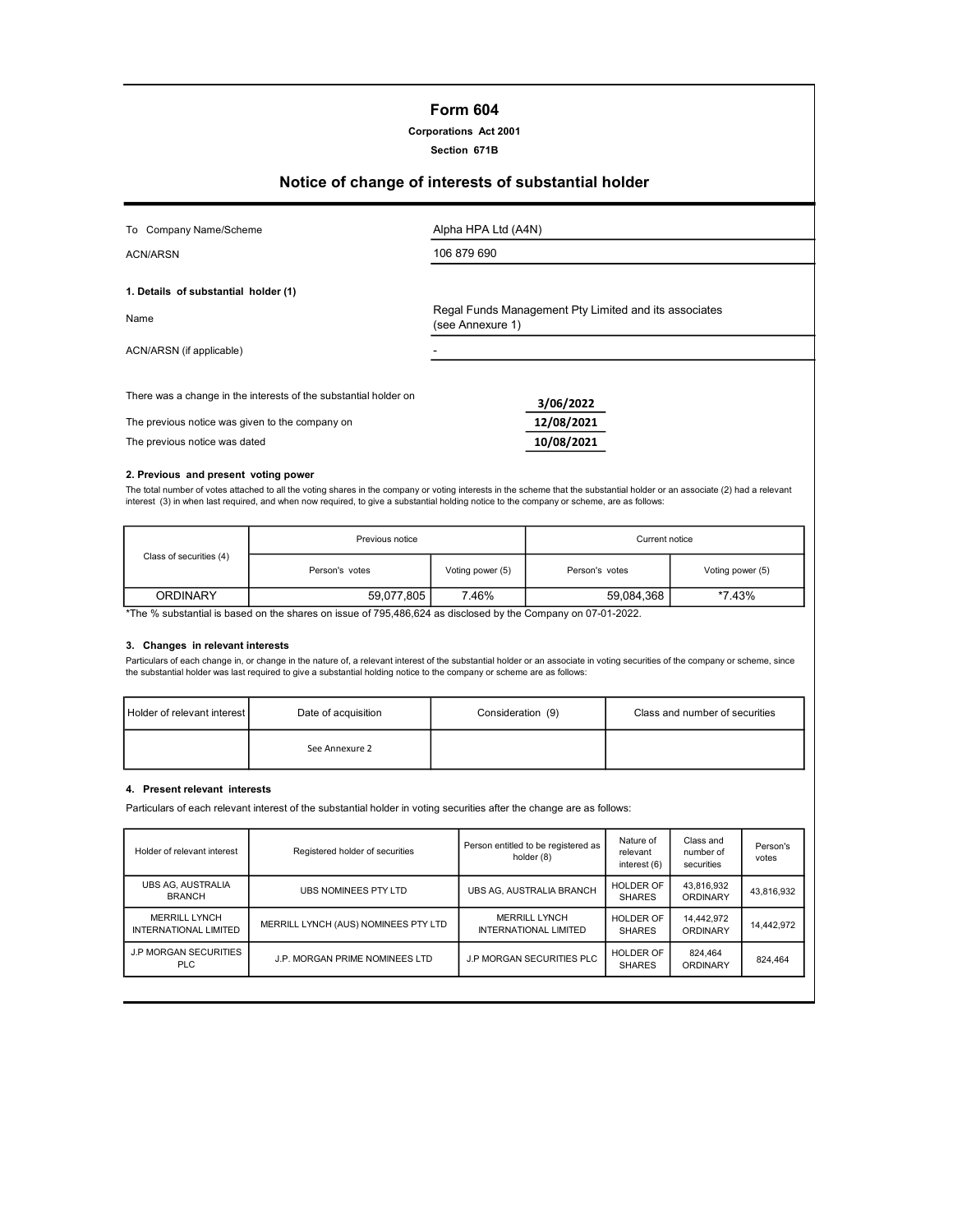## 5. Changes in association

The persons who have become associates (2) of, ceased to be associates of, or have changed the nature of their association (9) with, the substantial holder in relation to voting interests in the company or scheme are as follows:

| Name and ACN/ARSN (if applicable) | Nature of association                      |  |  |
|-----------------------------------|--------------------------------------------|--|--|
| REGAL PARTNERS LIMITED            | ! 100% OWNER OF REGAL FUNDS MANAGEMENT PTY |  |  |
|                                   | i IMITFD.                                  |  |  |

# 6. Addresses

The addresses of persons named in this form are as follows:

| Name                               | Address                                      |  |  |
|------------------------------------|----------------------------------------------|--|--|
| REGAL FUNDS MANAGEMENT PTY LIMITED | LEVEL 47, GATEWAY, 1 MACQUARIE PLACE, SYDNEY |  |  |
|                                    | NSW 2000                                     |  |  |
| REGAL PARTNERS LIMITED             | LEVEL 47, GATEWAY, 1 MACQUARIE PLACE, SYDNEY |  |  |
|                                    | NSW 2000                                     |  |  |

# **Signature**

| print name | Kenny Ho | capacity | <b>Company Secretary</b> |
|------------|----------|----------|--------------------------|
|            |          |          |                          |
| sign here  |          | date     | 7/06/2022                |

#### Annexure 1

Details of Substantial Holders

| IACN<br>Name |                                                |
|--------------|------------------------------------------------|
|              | 107 576 821 REGAL FUNDS MANAGEMENT PTY LIMITED |
|              | 129 188 450 REGAL PARTNERS LIMITED             |

## Annexure 2

Changes in Relevant Interests

| <b>IDate</b> | Person whose relevant interest changed                                                                                           | Nature of<br>Change                                                     | Consideration<br>given in<br>relation to<br>change | Number of<br>securities<br>affected | Class of<br>securities | Persons<br>votes<br>affected |
|--------------|----------------------------------------------------------------------------------------------------------------------------------|-------------------------------------------------------------------------|----------------------------------------------------|-------------------------------------|------------------------|------------------------------|
|              | Regal Funds Management Pty Limited (and Regal Partners                                                                           |                                                                         |                                                    |                                     |                        |                              |
| 27/08/2021   | Limited by virtue of control of Regal Funds Management Pty<br>Limited)                                                           | Sell                                                                    | 283560.00                                          | 600000                              | Ordinary               | 600000                       |
|              | Regal Funds Management Pty Limited (and Regal Partners<br>Limited by virtue of control of Regal Funds Management Pty             |                                                                         |                                                    |                                     |                        |                              |
| 7/12/2021    | Limited)<br>Regal Funds Management Pty Limited (and Regal Partners                                                               | Buy                                                                     | 185820.49                                          | 380001                              | Ordinary               | 380001                       |
|              | Limited by virtue of control of Regal Funds Management Pty                                                                       |                                                                         |                                                    |                                     |                        |                              |
| 9/12/2021    | Limited)                                                                                                                         | Sell                                                                    | 1461831.36                                         | 2866336                             | Ordinary               | 2866336                      |
|              | Regal Funds Management Pty Limited (and Regal Partners                                                                           |                                                                         |                                                    |                                     |                        |                              |
| 13/12/2021   | Limited by virtue of control of Regal Funds Management Pty<br>Limited)                                                           | Sell                                                                    | 907351.20                                          | 1728288                             | Ordinary               | 1728288                      |
| 13/12/2021   | Regal Funds Management Pty Limited (and Regal Partners<br>Limited by virtue of control of Regal Funds Management Pty<br>Limited) | Buy                                                                     | 907351.20                                          | 1728288                             | Ordinary               | 1728288                      |
|              | Regal Funds Management Pty Limited (and Regal Partners                                                                           |                                                                         |                                                    |                                     |                        |                              |
| 6/01/2022    | Limited by virtue of control of Regal Funds Management Pty<br>Limited)                                                           | Buy                                                                     | 41100.08                                           | 73393                               | Ordinary               | 73393                        |
| 7/01/2022    | Regal Funds Management Pty Limited (and Regal Partners<br>Limited by virtue of control of Regal Funds Management Pty<br>Limited) | Holding diluted due to the issue of shares on the 7th of January, 2022. |                                                    |                                     |                        |                              |